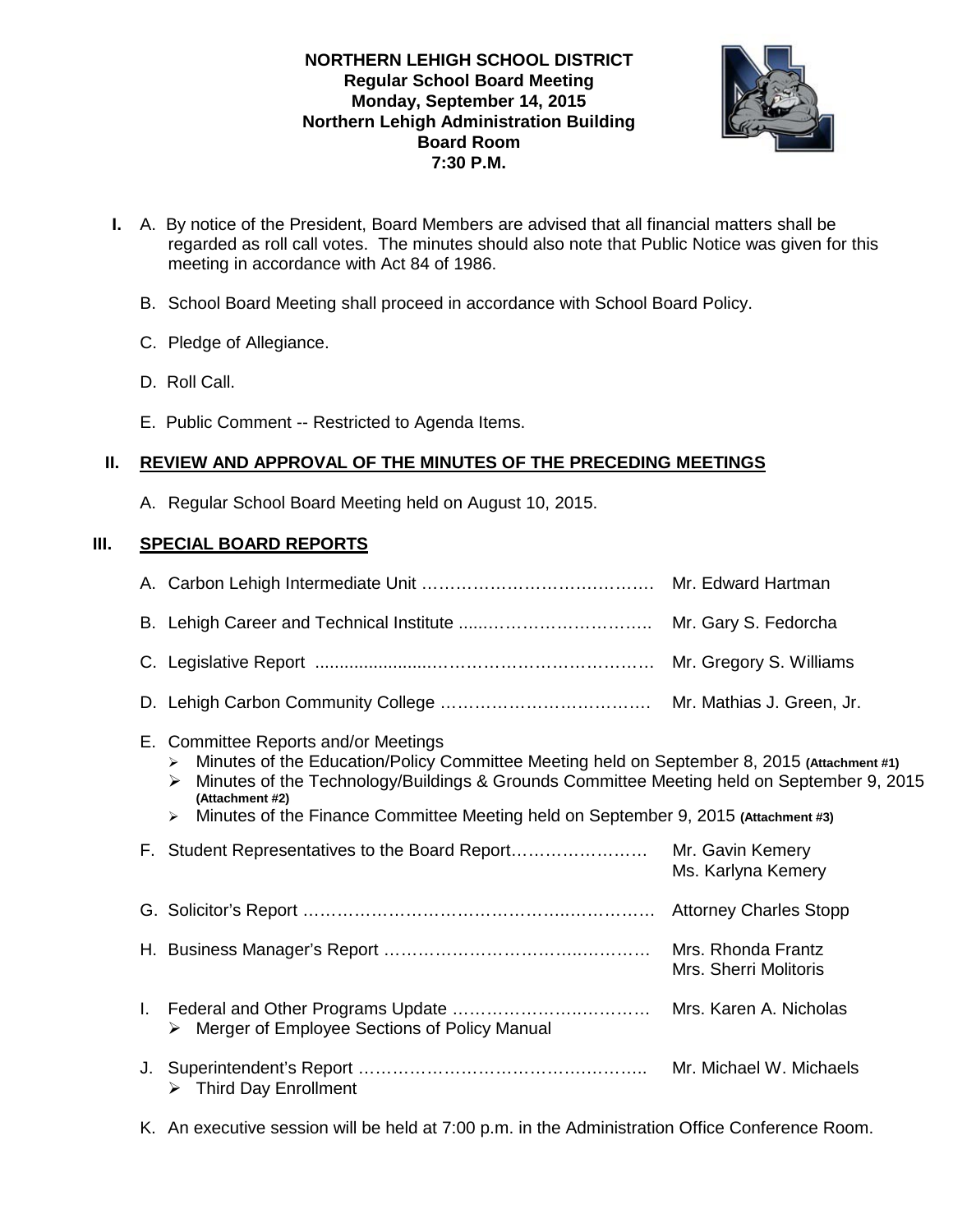## **IV. PERSONNEL**

#### A. Resignation/Retirement

- 1. Accept the retirement resignation of Beverly Rupert from her position as Slatington Elementary custodian effective November 30, 2015. Mrs. Rupert will begin her retirement from the district after 17 years of service.
- 2. Accept the resignation of Erwin Prutzman as game worker and volunteer baseball coach for the 2015-2016 school year. Mr. Prutzman has dedicated 40 years to the sports programs at Northern Lehigh.
- 3. Accept the resignation of Richard Jones as game worker for the 2015-2016 school year. Mr. Jones has dedicated 51 years to the sports programs at Northern Lehigh.

#### B. Appointment

#### 1. Non-Instructional

| a. Donna Marks* |                                                        |  |  |
|-----------------|--------------------------------------------------------|--|--|
| Assignment:     | Assistant to the Food Service Director replacing Kim   |  |  |
|                 | Keiser who resigned.                                   |  |  |
| Salary:         | \$15.00 Per Hour Monday-Friday, 5 Hours Per Day/180    |  |  |
|                 | Student Days a school year plus additional 10 days     |  |  |
|                 | needed to insure that the school district cafeteria    |  |  |
|                 | operates effectively                                   |  |  |
| Effective:      | August 12, 2015                                        |  |  |
|                 | * Pending Verification of Missing Personnel File Items |  |  |
|                 | *60 Day probationary period ending October 12, 2015    |  |  |
|                 |                                                        |  |  |

| Assignment:                                         | Lunch Room Monitor Peters Elementary School            |  |  |
|-----------------------------------------------------|--------------------------------------------------------|--|--|
| Salary:                                             | \$10.40 Per Hour Monday-Friday, 2 Hours Per Day/180    |  |  |
|                                                     | Student Days a school year                             |  |  |
| Effective:                                          | August 31, 2015                                        |  |  |
|                                                     | * Pending Verification of Missing Personnel File Items |  |  |
| *60 Day probationary period ending October 29, 2015 |                                                        |  |  |
|                                                     |                                                        |  |  |

c. Patricia Bortz\*

| Assignment:                                            | Lunch Room Monitor Peters Elementary School         |  |
|--------------------------------------------------------|-----------------------------------------------------|--|
| Salary:                                                | \$10.40 Per Hour Monday-Friday, 2 Hours Per Day/180 |  |
|                                                        | Student Days a school year                          |  |
| Effective:                                             | August 31, 2015                                     |  |
| * Pending Verification of Missing Personnel File Items |                                                     |  |
| *60 Day probationary period ending October 29, 2015    |                                                     |  |

d. Julie Senefeld\*

|                                                        | Assignment:                                         | Lunch Room Monitor Slatington Elementary School     |  |
|--------------------------------------------------------|-----------------------------------------------------|-----------------------------------------------------|--|
|                                                        | Salary:                                             | \$10.40 Per Hour Monday-Friday, 2 Hours Per Day/180 |  |
|                                                        |                                                     | Student Days a school year                          |  |
|                                                        | Effective:                                          | August 31, 2015                                     |  |
| * Pending Verification of Missing Personnel File Items |                                                     |                                                     |  |
|                                                        | *60 Day probationary period ending October 29, 2015 |                                                     |  |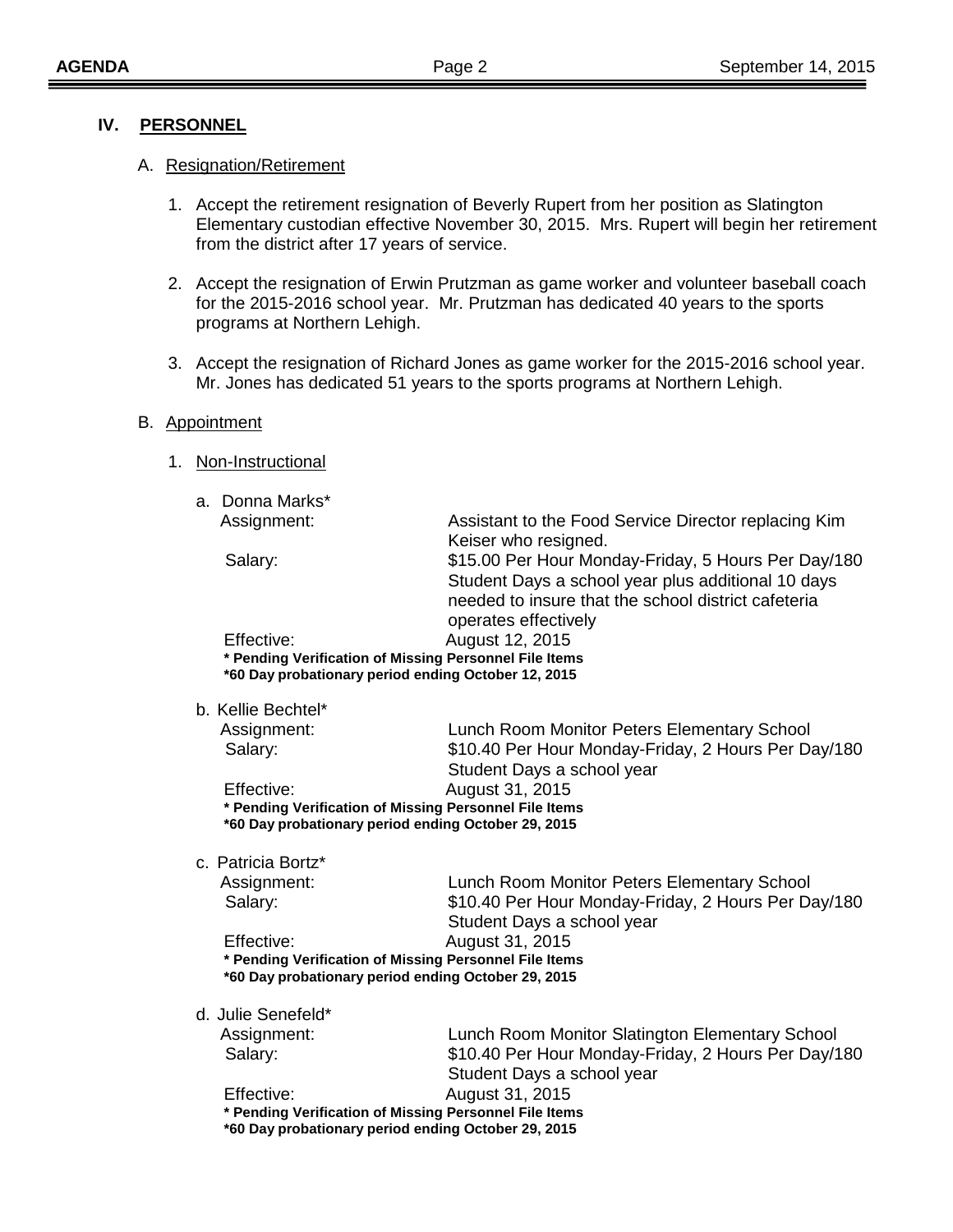| e. Heather VanBlargan*                                 |                                                     |
|--------------------------------------------------------|-----------------------------------------------------|
| Assignment:                                            | Lunch Room Monitor Slatington Elementary School     |
| Salary:                                                | \$10.40 Per Hour Monday-Friday, 2 Hours Per Day/180 |
|                                                        | Student Days a school year                          |
| Effective:                                             | August 31, 2015                                     |
| * Pending Verification of Missing Personnel File Items |                                                     |
|                                                        | *60 Day probationary period ending October 29, 2015 |

## C. Family Medical Leave

Approve the request of employee #6908 to take a Family Medical Leave beginning on or about November 4, 2015, for the birth of his second child. Employee will be using ten (10) accumulated sick days. Employee plans to return to his current teaching position on or about November 18, 2015.

D. Rescind Co-Curricular Appointment 2015-2016

Rescind the appointment of Andrea Wasilkowski in the amount of \$2,902 from her position as Assistant Field Hockey Coach for the 2015-2016 school year which was originally approved at the August 10, 2015 school board meeting.

E. Motion to renew the appointment of the following Co-Curricular positions for the 2015-2016 school year.

Ray Lenhart **MS Boys' Basketball Coach** \$4,604.00

- F. Co-Curricular Change of Status
	- 1. Due to the resignation of Kate Pluchinsky approved at the August 10, 2015 board meeting, approve the motion to change the status of Maria Van Norman from Cheerleading Advisor – Shared stipend - \$1,597.00 to full time Cheerleading Advisor at a stipend of \$3,194.00 for the 2015-2016 school year.
	- 2. Approve the motion to change the status of Brandon Hibbler, Assistant Girls' Basketball coach from full stipend of \$4,697.00 to shared stipend of \$2,348.50.

## G. Co-Curricular Appointment 2015-2016

| Amanda Dietz*                                         | <b>Assistant Field Hockey Coach</b>          | \$2,902.00 |
|-------------------------------------------------------|----------------------------------------------|------------|
| Michelle Hock                                         | Freshman Class Advisor                       | \$658.00   |
| Andrea Meyers                                         | Freshman Class Advisor                       | \$658.00   |
| Kenneth Shankweiler*                                  | Asst. Girls' Basketball Coach-Shared Stipend | \$2,348.50 |
| *Pending Verification of Missing Personnel File Items |                                              |            |

## H. Co-Curricular Volunteers 2015-2016

| Andrew Arnold*             | <b>Assistant Wrestling Coach</b>     |
|----------------------------|--------------------------------------|
| Diane Folland*             | Little Leo Club                      |
| Fred Folland*              | Little Leo Club                      |
| Jaclyn Follweiler*         | <b>Assistant MS Basketball Coach</b> |
| Christopher Hamm*          | <b>Musical Voice Coach</b>           |
| Marcus Hardiman*           | <b>Assistant Wrestling Coach</b>     |
| Nicholas Hosford*          | <b>Assistant Wrestling Coach</b>     |
| Sherilyn Jones*            | <b>Musical Choreographer</b>         |
| Dennis Rehrig              | Assistant Boys' Basketball Coach     |
| Joseph Seremula*           | Assistant Boys' Basketball Coach     |
| <b>Michael Steigerwalt</b> | Assistant Boys' Basketball Coach     |
| <b>Tyler Svetik</b>        | Assistant Boys' Basketball Coach     |
|                            |                                      |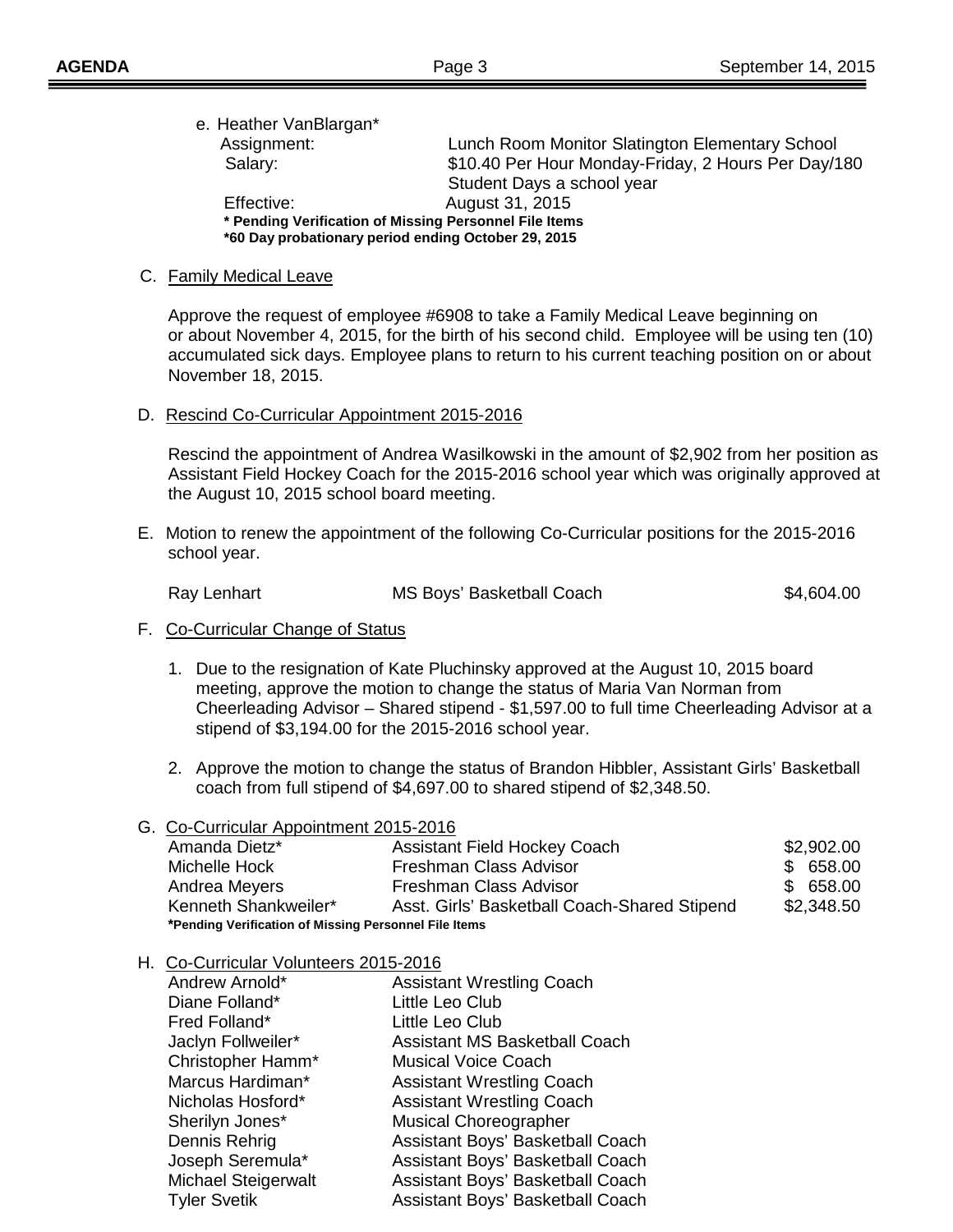| <b>Randall Utsch</b>                                  | Play/Musical Lighting and Sound    |  |
|-------------------------------------------------------|------------------------------------|--|
| Allison Belfonti*                                     | Refreshment Stand Volunteer        |  |
| Michelle Bellesfield*                                 | <b>Refreshment Stand Volunteer</b> |  |
| Joleene Evangelist*                                   | <b>Refreshment Stand Volunteer</b> |  |
| Jamie Farber                                          | <b>Refreshment Stand Volunteer</b> |  |
| Stacey Olewine*                                       | <b>Refreshment Stand Volunteer</b> |  |
| Missy Williams*                                       | <b>Refreshment Stand Volunteer</b> |  |
| *Pending Verification of Missing Personnel File Items |                                    |  |

# I. Webpage Maintenance

- 1. Approve a stipend in the amount of \$500.00 for Mr. Andrew Kern for High School website maintenance and working with students during the 2015-2016 school year. Mr. Kern has constant contact with teachers, secretaries, and administrators in an effort to update the website on a daily basis with the latest information, handouts, and scheduled events. Stipend to be funded by the General Fund High School Student Activities Fund.
- 2. Approve a stipend in the amount of \$1,000.00 for Mr. Andrew Kern for maintenance and updates of the district website during the 2015-2016 school year. Stipend to be funded by superintendent's budget.
- 3. Approve a stipend in the amount of \$500.00 for Ms. Janet Bashore for maintenance and updates of the Peters Elementary website during the 2015-2016 school year. Stipend to be funded by Peters Elementary principal's discretionary account.
- 4. Approve a stipend in the amount of \$500.00 for Ms. Kori Dibilio for maintenance and updates of the Slatington Elementary website during the 2015-2016 school year. Stipend to be funded by Slatington Elementary principal's discretionary account.

# J. Artistic Director for the Fall Play/Spring Musical

Approve Emily Buss as Artistic Director for the Fall Play/Spring Musical for the NLHS Student Theater Group. Stipend for the Artistic Director will be \$2,000 to be paid out of the General Fund High School Student Activities Fund The Artistic Director will be responsible for and overseeing all persons involved with set design and construction, costuming, lighting, sound, etc. as determined by the HS Principal and Production Director.

# K. Assistant Director for the Fall Play/Spring Musical

Approve Krystle Willing-Tiedeman as Assistant Director for the Fall Play/Spring Musical for the NLHS Student Theater Group. Stipend for the Assistant Director will be \$500.00 and be paid out of the General Fund High School Student Activities Fund.

## L. Detention Supervisors

Approve to appoint the following list of people as Secondary Detention Monitors for the Senior High School for the 2015-2016 school year. Work will be on an as needed basis and compensation will be at a salary of \$20.00 per hour worked:

Elizabeth Doll Patricia Ingles

## M. Substitute Detention Supervisor

Approve to appoint the following person as Substitute Secondary Detention Monitor for the Senior High School for the 2015-2016 school year. Work will be on an as needed basis and compensation will be at a salary of \$20.00 per hour worked.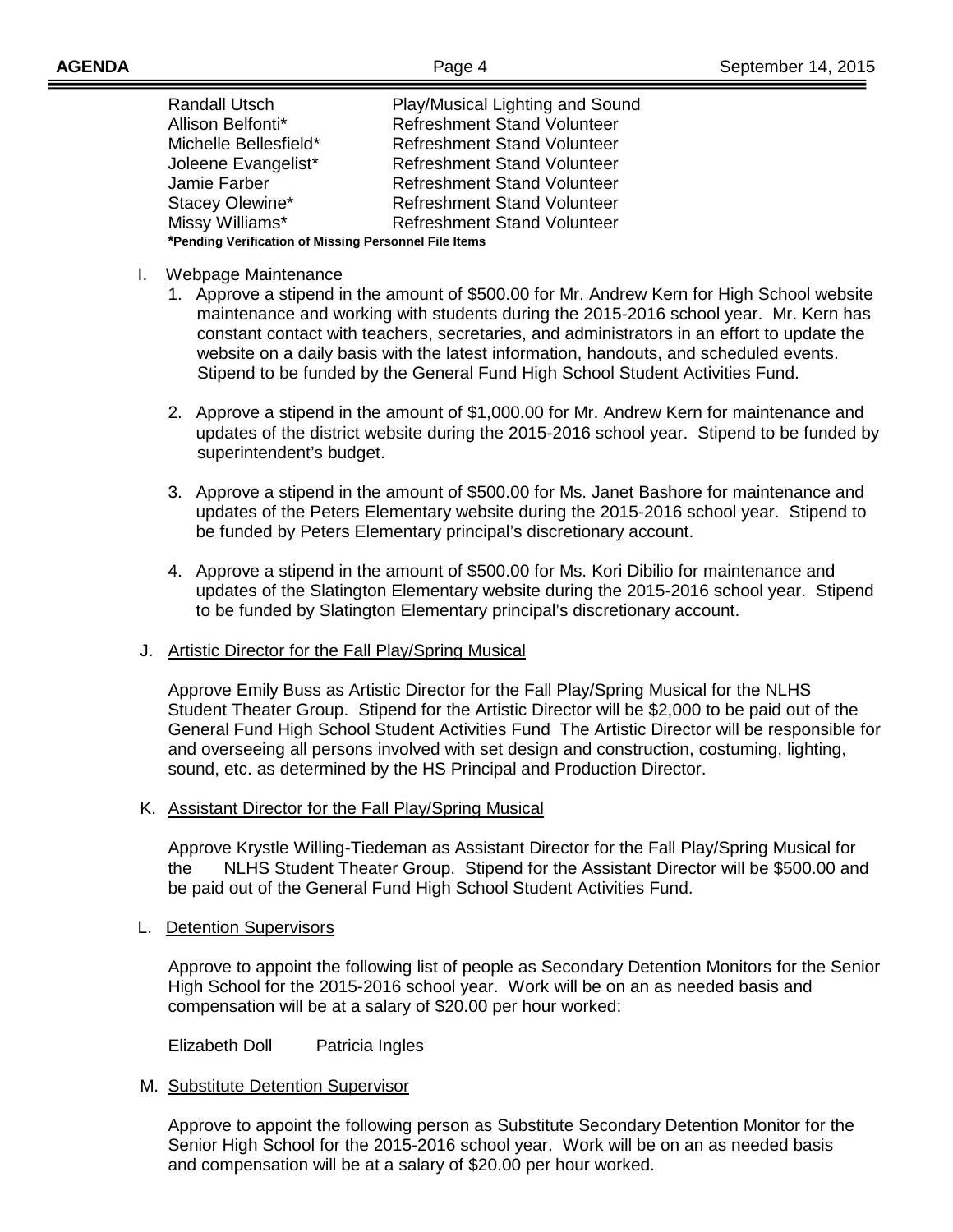Elizabeth Case Connie Check Amy Zeiser

## N. Salary Adjustments

Acknowledge the following teacher who has completed the requirements per the Collective Bargaining Agreement that would entitle them to a salary increase for the 2015-2016 school year.

Amber Kuntz

| From: | Step 5B      |
|-------|--------------|
| To:   | Step $5B+24$ |

## O. <u>Substitute</u>

1. Instructional

Approve the following substitute teachers for the 2015-2016 school year at the 2015-2016 substitute teacher rates as approved on the Supplementary Personnel Salary Schedule:

Janet Brostedt – Elementary K-6 JoLynn Gazo – Social Studies, Family Consumer Sciences, & Library Science Christopher Hamm\* – Music K-12 Elena Krupa – Special Education – N-12 Ryan Stillwell\* – Elementary PK-4; Special Education PK-8 Kristin Wessner - Elementary PK-4; Special Education PK-8 **\*Pending Verification of Missing Personnel File Items**

## 2. Non-Instructional

a. Approve the following individuals as substitute secretaries/aides for the 2015-2016 school year at the 2015-2016 substitute rate as approved on the Supplementary Personnel Salary Schedule:

Janice Wasilkowski

b. Approve the following individuals as substitute cafeteria workers for the 2015-2016 school year at the 2015-2016 substitute rate as approved on the Supplementary Personnel Salary Schedule:

Eric Kindrew\* Janice Wasilkowski **\*Pending Verification of Missing Documents**

c. Approve the following individuals as substitute custodians for the 2015-2016 school year at the 2015-2016 substitute rate as approved on the Supplementary Personnel Salary Schedule:

Patricia Bortz\* Eric Kindrew\* **\*Pending Verification of Missing Documents**

P. Unpaid Volunteers

Margaret Blose\* Dixie Gross\* Sharon Karpiszin **Erica Szwast**\* Nancy Wagner **\* Pending Verification of Missing Personnel File Items**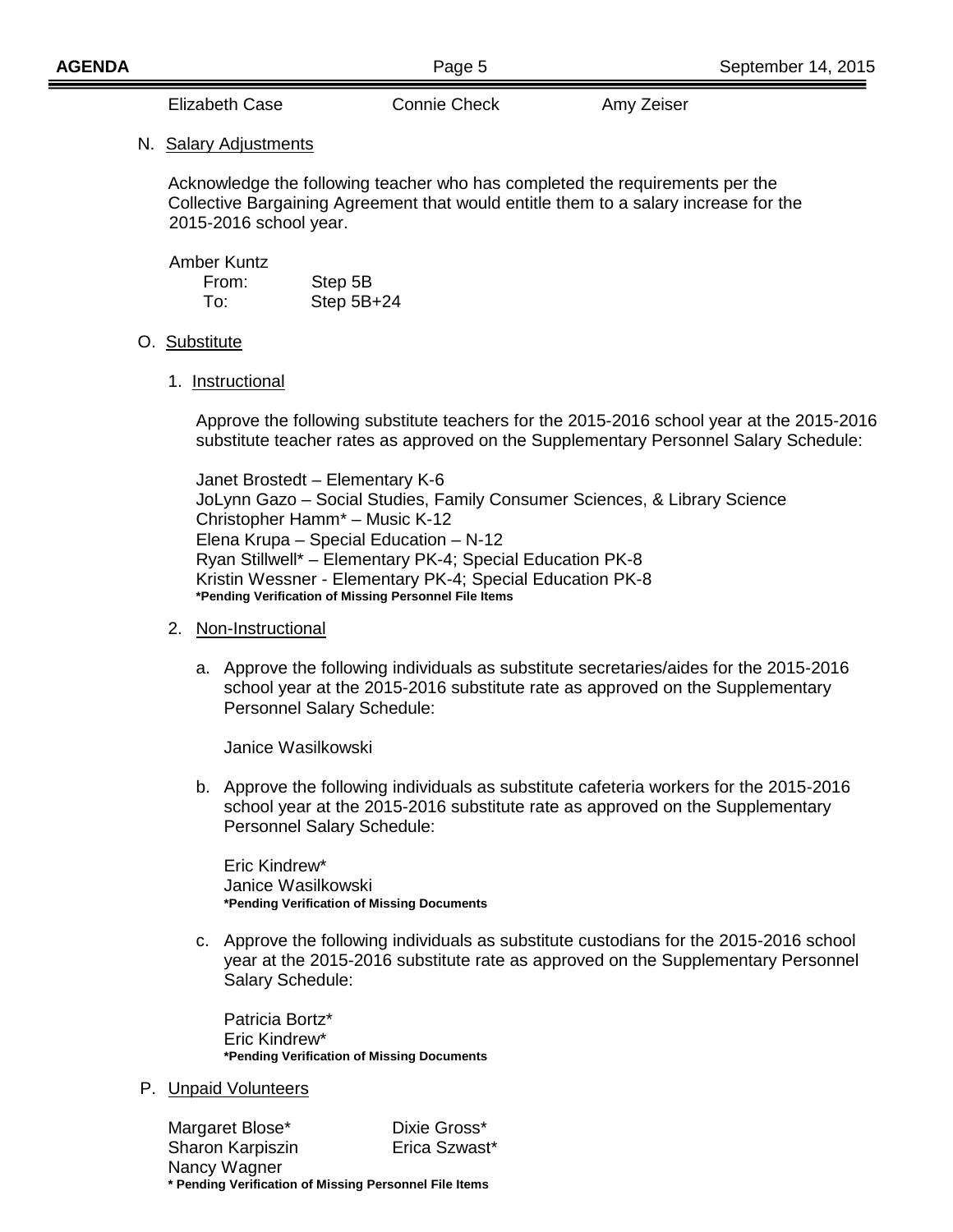# **V. CONFERENCES**

# **VI. POLICY**

A. Board Policy First Reading

- 1. Approve school board policy #246 Pupils Student Wellness, as presented after first reading. **(Attachment #4)**
- 2. Approve school board policy #249 Pupils Bullying/Cyberbullying, as presented after first reading. **(Attachment #5)**
- 3. Approve school board policy #301 Employees Creating a Position, as presented after first reading. **(Attachment #6)**
- B. Approve to authorize proper officials to enter into an agreement for two Northern Lehigh School District special education students to attend Whitehall-Coplay School District in accordance with the promises and covenants contained in the agreement. This agreement is effective for the 2015-2016 school year. **(Attachment #7)**

# **VII. CURRICULUM AND INSTRUCTION**

A. Approve to authorize the Superintendent to execute a letter of agreement for the 2015-2016 academic year with the Center for Humanistic Change, Inc. to provide Student Assistance Program (SAP) Liaison services. The Student Assistance Teams in our school district will use these services. **(Attachment #8)**

## **VIII. OLD BUSINESS**

## **IX. NEW BUSINESS**

A. Approve to designate and authorize the following administrators to sign summary offense notices for district students for the 2015-2016 school year:

> Mr. Paul Leonzi – Peters Elementary School Principal Mr. Scott Pyne – Slatington Elementary School Principal Mrs. Jill Chamberlain – Middle School Principal Mr. Robert Vlasaty – High School Principal Ms. Tanya Simms – High School Assistant Principal

## B. Election of PSBA Officers

**RECOMMEND** …. That the Board of Education elects the following candidates as officers for the Pennsylvania School Boards Association, effective January 1, 2016 through December 31, 2016.

President-elect \_\_\_\_\_\_\_\_\_\_\_\_\_\_\_\_\_\_\_\_\_\_\_\_\_\_\_\_\_\_\_\_\_\_\_\_\_\_\_\_

Vice President **Exercise Server Server Server Server Server Server Server Server Server Server Server Server Server Server Server Server Server Server Server Server Server Server Server Server Server Server Server Server S** 

At-Large Representative \_\_\_\_\_\_\_\_\_\_\_\_\_\_\_\_\_\_\_\_\_\_\_\_\_\_\_\_\_\_\_\_\_\_

- C. Approve the Northern Lehigh School District Goals for the 2015-2016 school year. **(Distributed to Board Members)**
- D. RESOLVED, the Board of Education approves the Resolution in Recognition of Lehigh